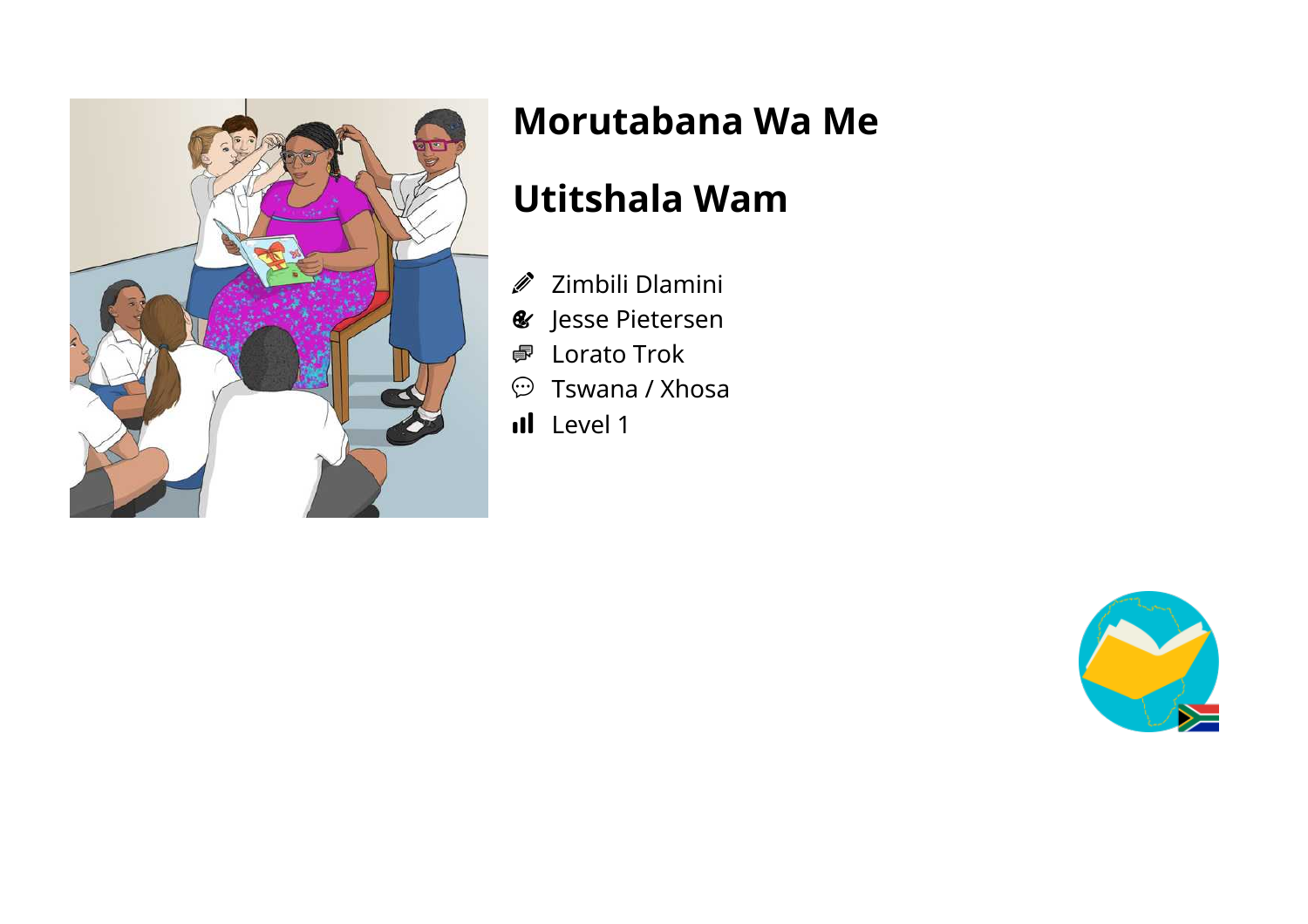

Ke rata morutabana wa me.

Ndiyamthanda utitshala wam.

• • •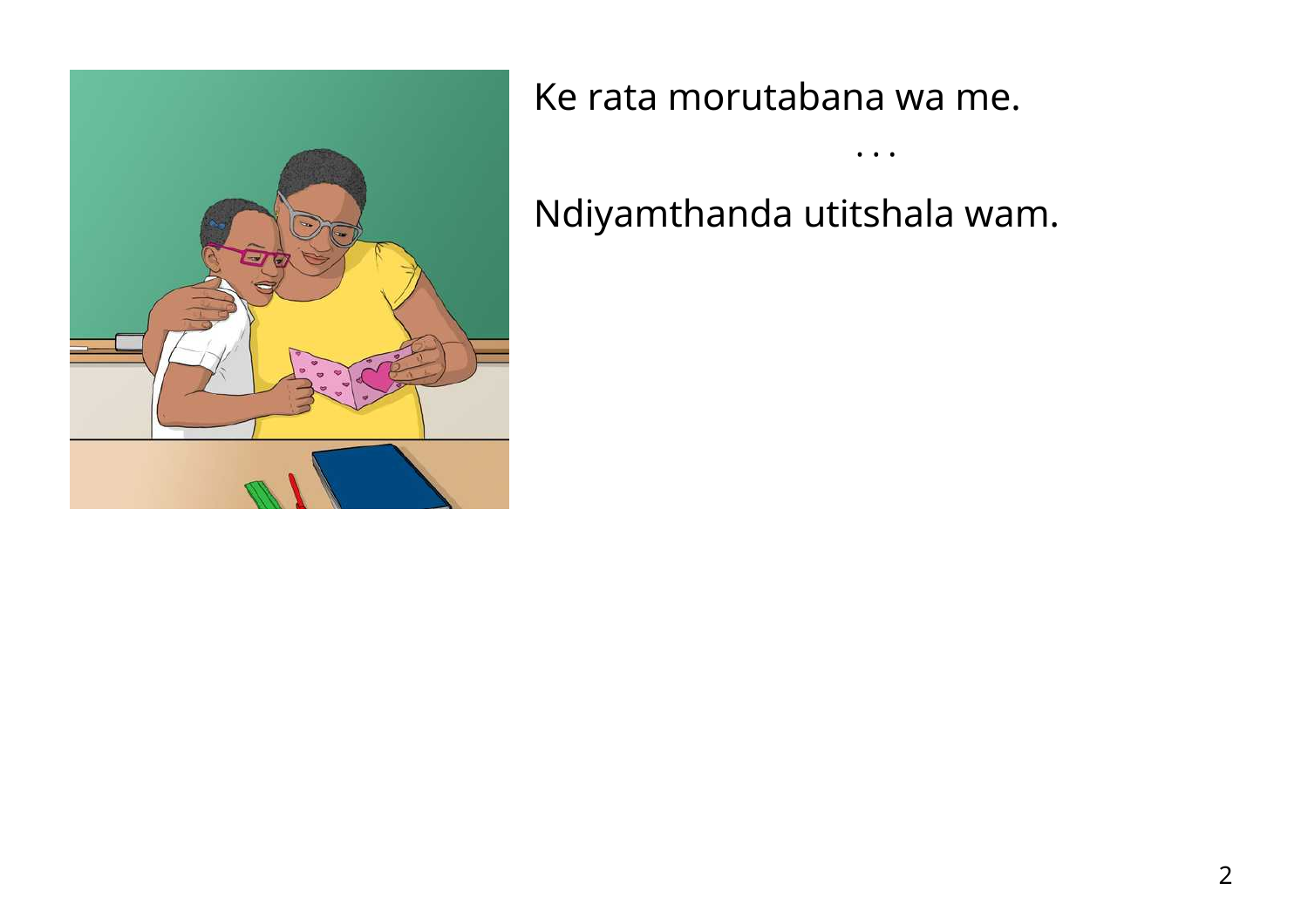

Ke morutabana yo o siameng. O bonolo ebile o pelotelele.

Mhle, ufundisa kakuhle, unobuntu aze abe nomonde.

• • •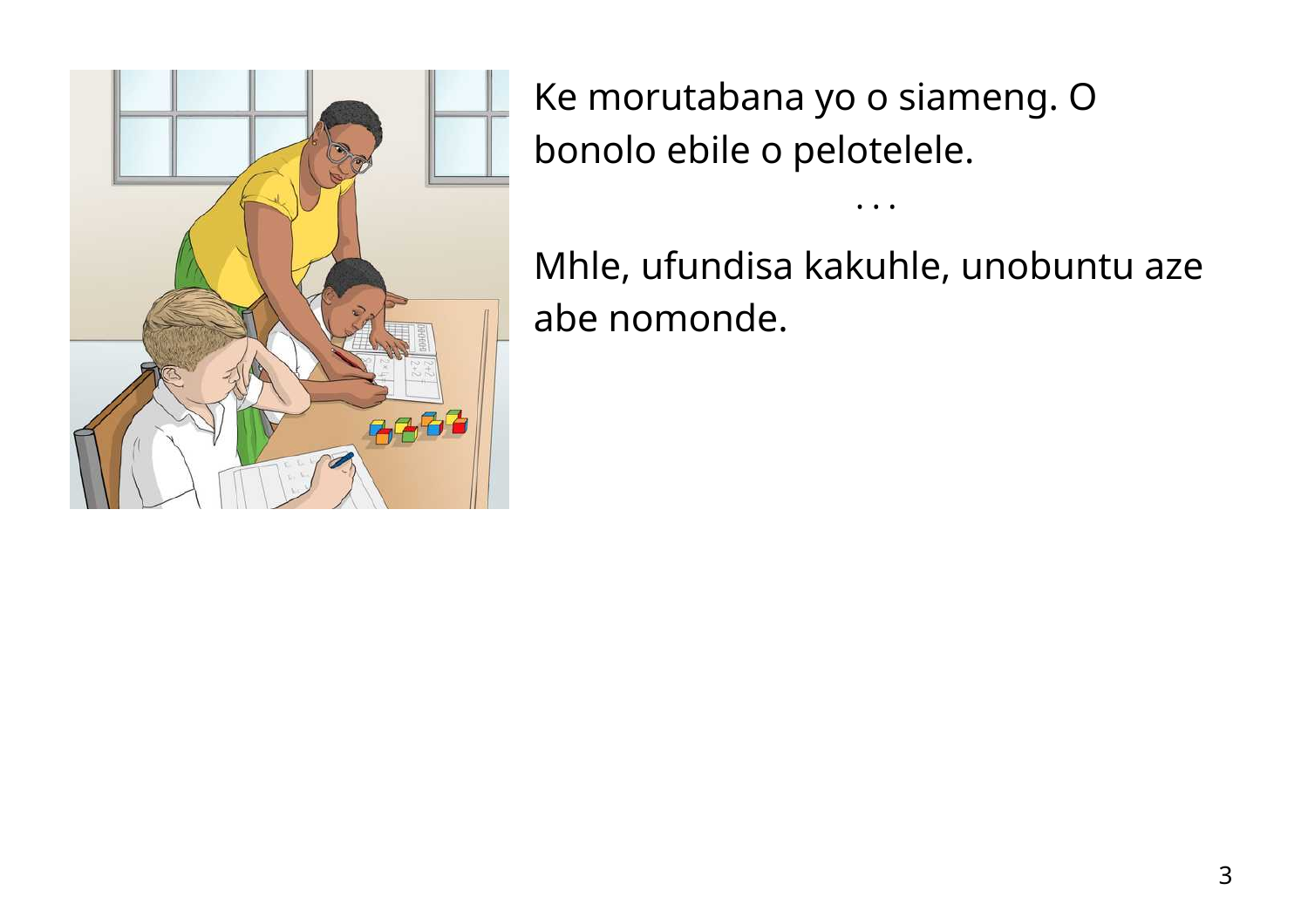

O logile moriri wa gagwe bontle thata.

• • •

Namhlanje, uziphothe kakuhle kakhulu iinwele zakhe.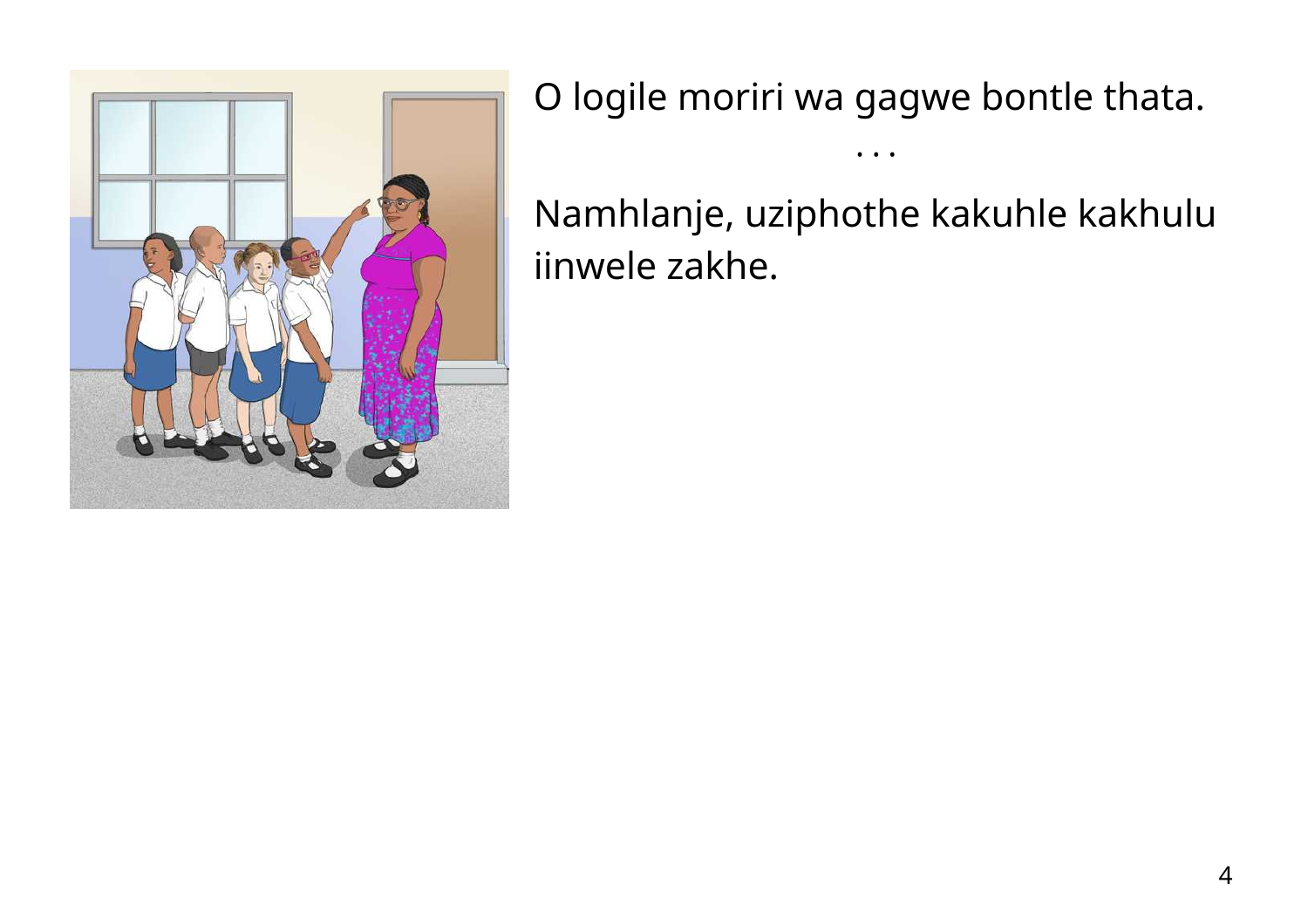

O kgabisitse moriri wa gagwe ka dibaga tse dintle tsa mebala-bala.

• • •

Ufake namaso anemibala emihle kakhulu.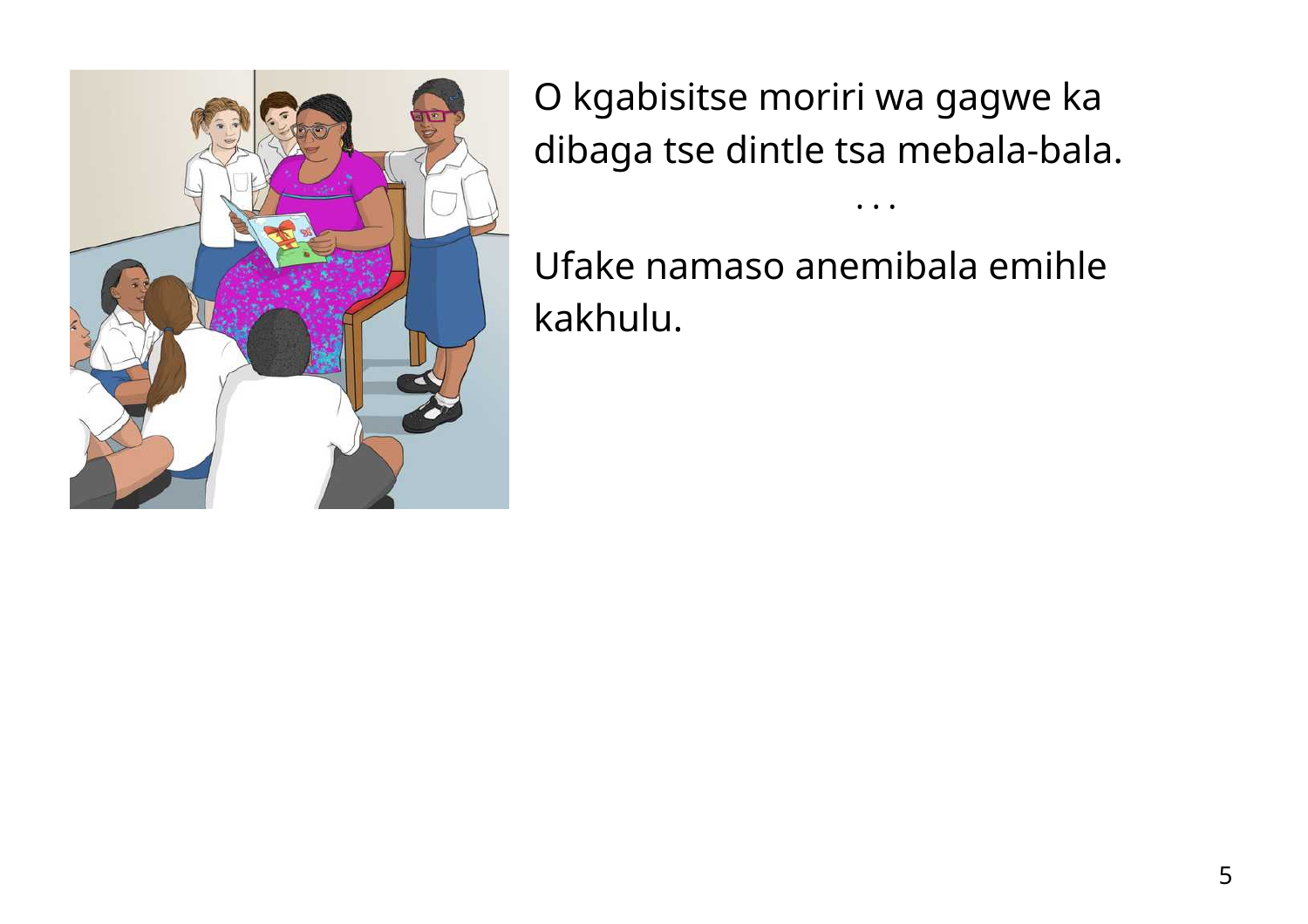

Dibaga tsa gagwe di nale mmala o motala, o mosweu, o mohibidu le o o serolwane.

• • •

Khawubuke amaso akhe, aluhlaza, namhlophe, nabomvu, namthubi.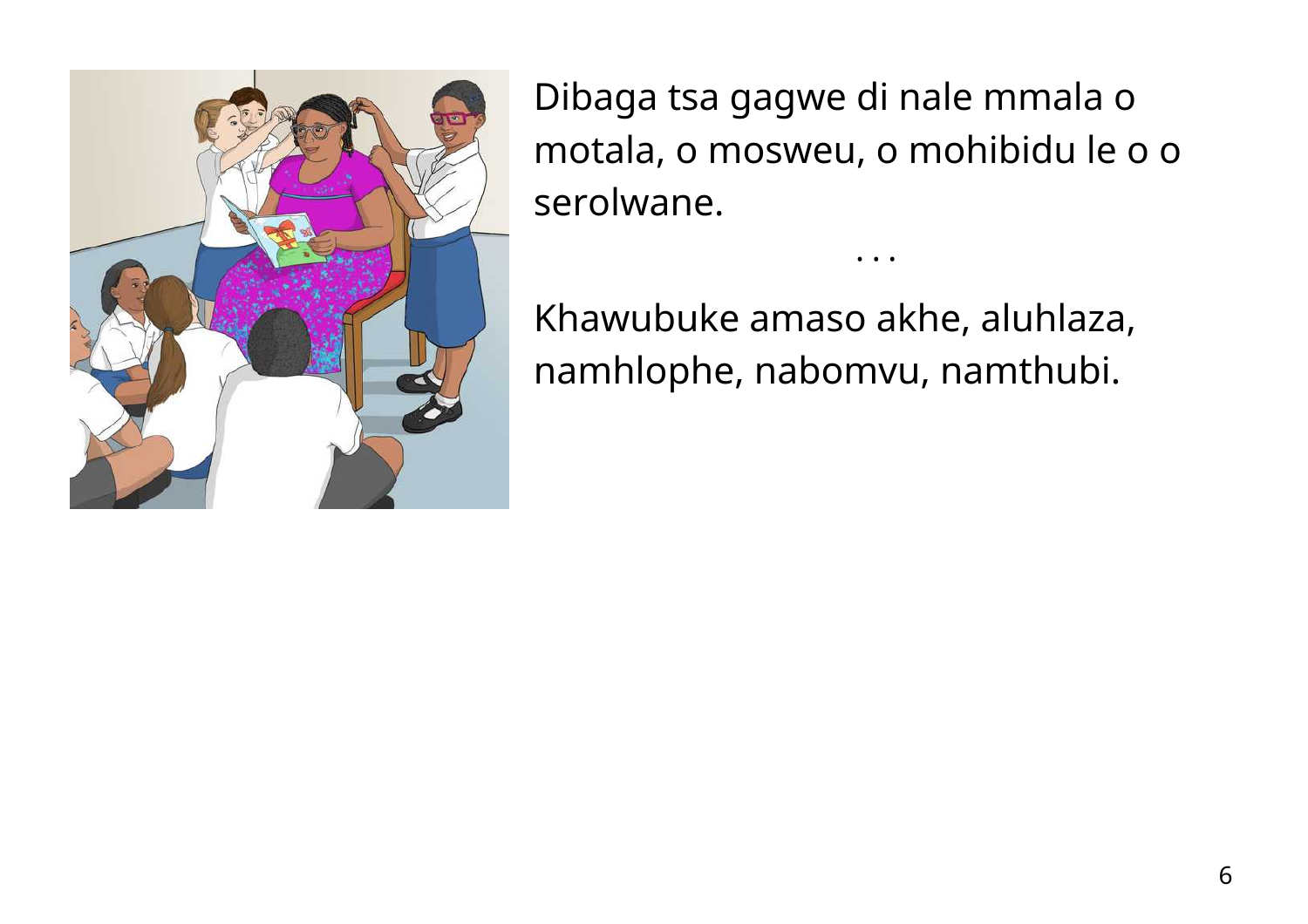

Mme, a o ka loga moriri wa me jaaka wa morutabana wa me?

• • •

Mama, ndicela uphothe iinwele zam, nam ndifane notitshala.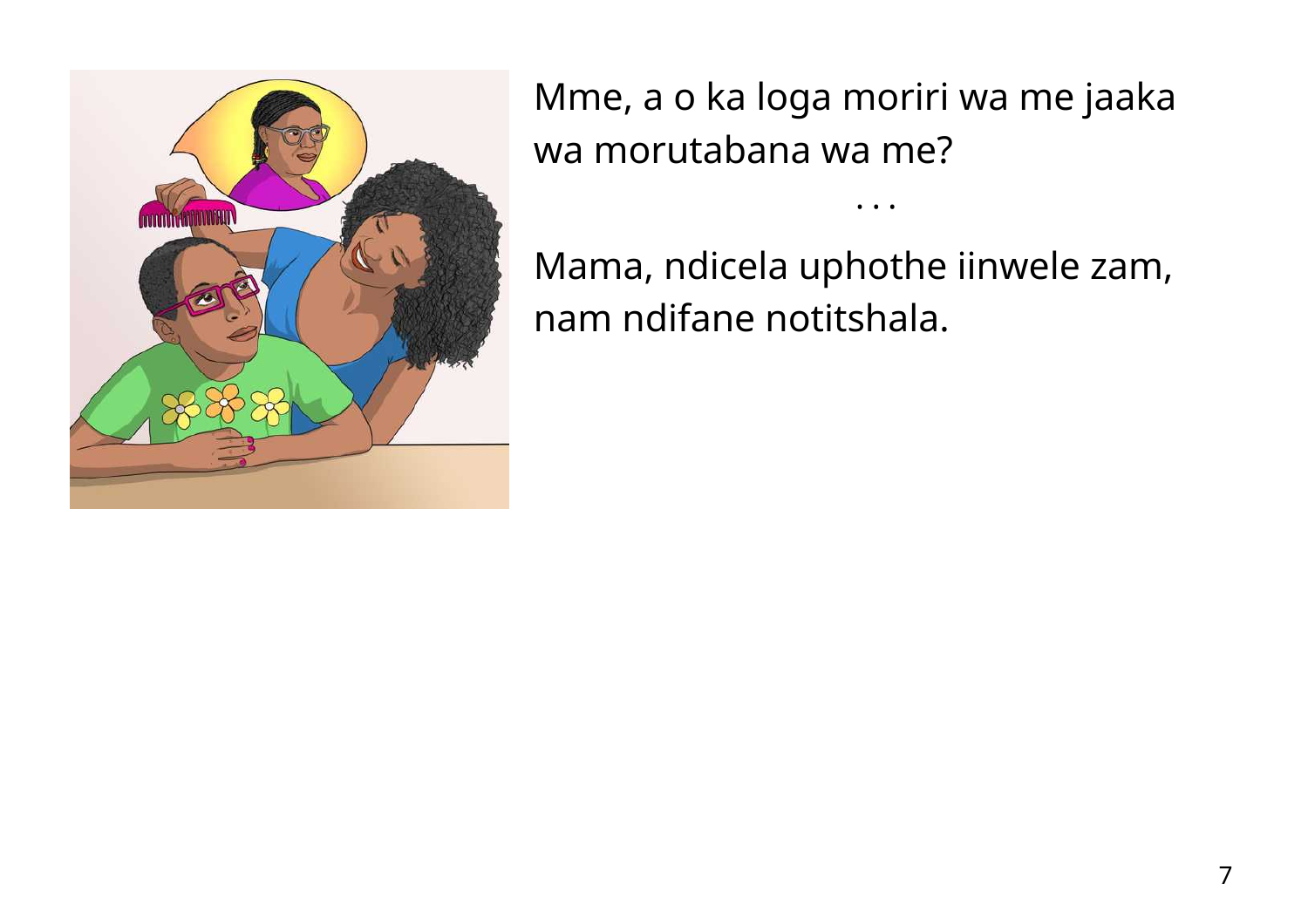

Fa ke godile, ke tla tsenya dibaga mo moriring wa me.

• • •

Ukuba bendimdala bendiza kunxiba amaso ezinweleni zam.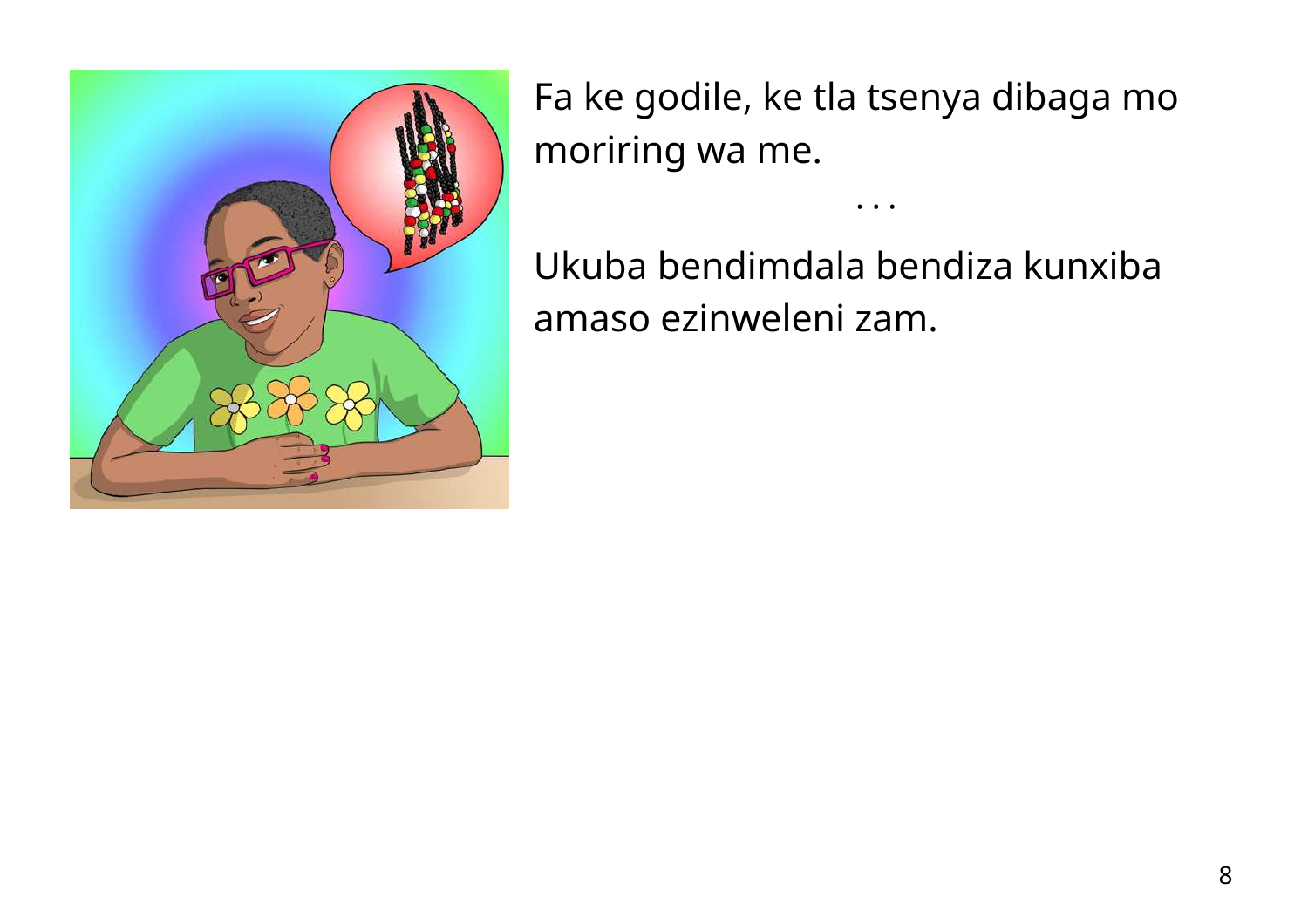

Ke tlile go gola go tshwana le morutabana wa me!

Nam ndiyakurhalela ukuba mhle ndifane notitshala wam!

• • •